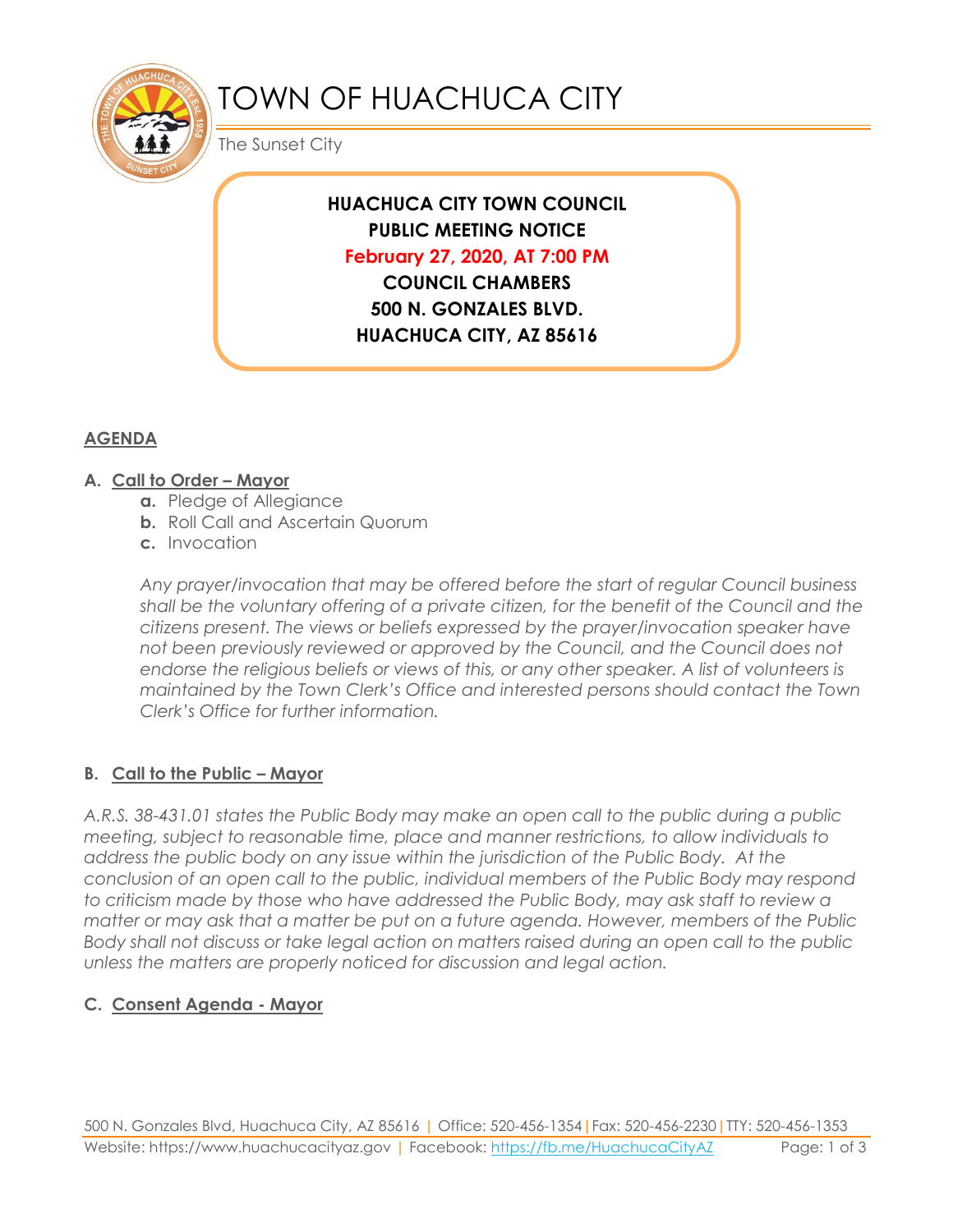*All items listed in the Consent Agenda are considered routine matters and will be enacted by one motion of the Council. There will be no separate discussion of these items unless a Member of the Town Council requests that an item or items be removed for discussion. Council Members may ask questions without removal of the item from the Consent Agenda. Items removed from the Consent Agenda are considered in their normal sequence as listed on the agenda, unless called out of sequence.*

- **C.1.** Consider approval of the minutes of the Council meeting held on February 13, 2020.
- **C.2** Consider approval of the minutes of the Council work session held on February 13, 2020.
- **C.3** Consider approval of the executive minutes of the Council meeting held on February 13, 2020.
- **C.4** Consider approval of the minutes of the Council meeting held on January 23, 2020.
- **C.5** Consider approval of the minutes of the Council work session held on January 23, 2020.
- **C.6** Consider approval of the executive minutes of the Council meeting held on January 23, 2020.
- **C.7** Consider approval of the minutes of the Council work session held on January 30, 2020
- **C.8** Consider approval of the Payment Approval Report in the amount of \$57,746.80

#### **D. Unfinished Business before the Council – Mayor**

*Public comment will be taken at the beginning of each agenda item, after the subject has been announced by the Mayor and explained by staff. Any citizen, who wishes, may speak one time for five minutes on each agenda item before or after Council discussion. Questions from Council Members, however, may be directed to staff or a member of the public through the Mayor at any time.*

**D.1.** *Discussion and/or Action [Mayor Wallace]:* The Council will terminate the appointments of the remaining Planning and Zoning Commission members, and will swear-in Dr. Jim Johnson as the Town's Hearing Officer, as contemplated by A.R.S. 9-461(4), *et seq*, to perform the duties of the planning and zoning commission as provided in Town Ordinance 2020-01.

#### **E. New Business Before the Council - Mayor**

*Public comment will be taken at the beginning of each agenda item, after the subject has been announced by the Mayor and explained by staff. Any citizen, who wishes, may speak one time for five minutes on each agenda item before or after Council discussion. Questions from Council Members, however, may be directed to staff or a member of the public through the Mayor at any time.*

#### **E.1 Discussion and or/Action [Spencer Forsberg]:** January 2020 Town Finance Report

**E.2 Discussion and or/Action [Mayor Wallace]:** Council might select a candidate to hire for the Town Manager position, or it might select candidates to invite for subsequent interviews.